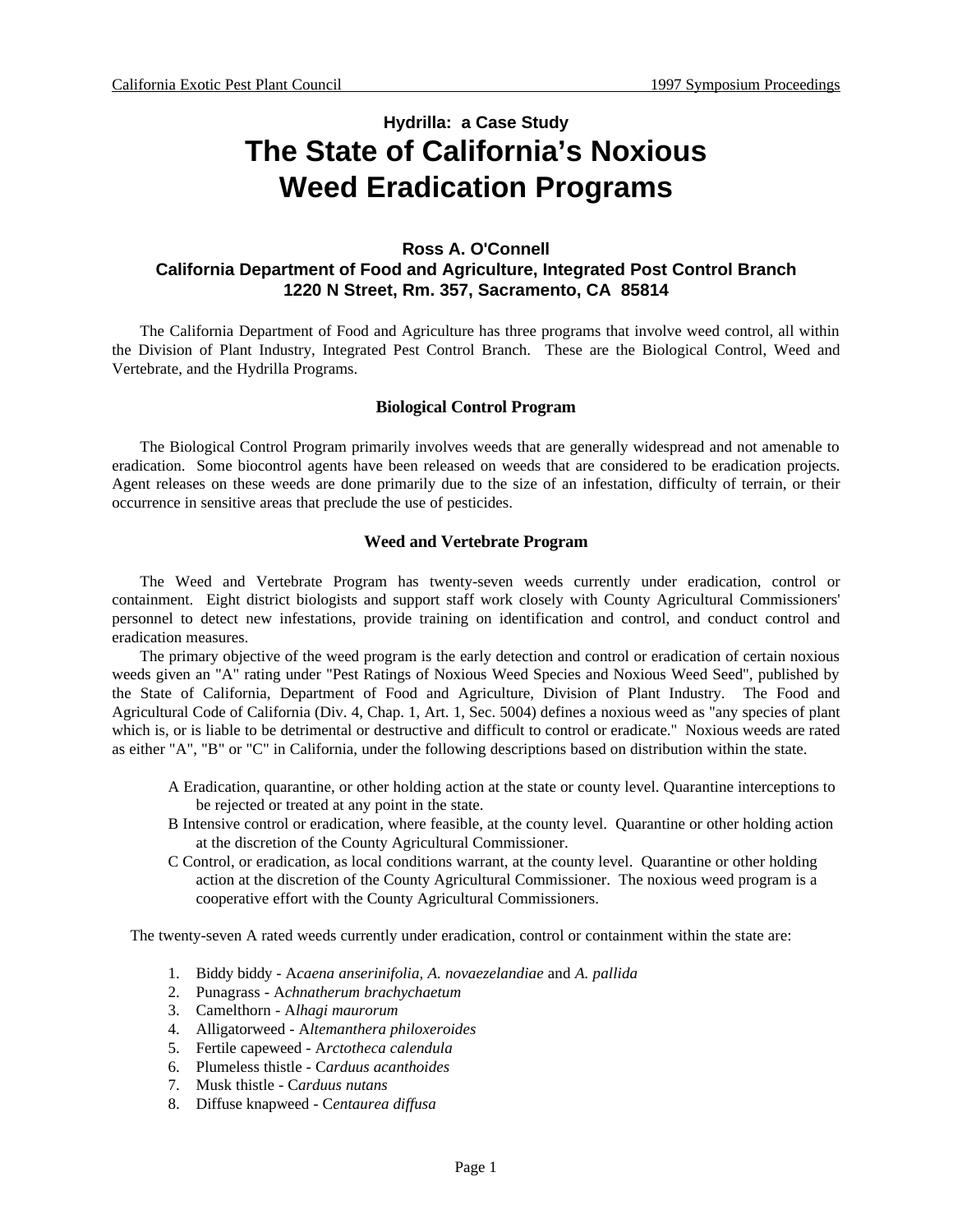- 9. Iberian starthisle C*entaurea iberica*
- 10. Spotted knapweed C*entaurea maculosa*
- 11. Squarrose knapweed C*entaurea squarrosa*
- 12. Skeletonweed C*hondrilla juncea*
- 13. Yellowspine thistle C*irsium ochrocentrum*
- 14. Wavyleaf thistle C*irsium undulatum*
- 15. Bearded creeper C*rupina vulgaris*
- 16. Dudaim melon C*ucumis melo* var. *dudaim*
- 17. Leafy spurge E*uphorbia esula*
- 18. Halogeton  *Halogeton glomeratus*
- 19. Dalmatian toadflax L*inaria genistifolia* spp. *dalmatica*
- 20. Scotch thistle *Onopordum acanthium*
- 21. Illyrian thistle *Onopordum illyricum*
- 22. Taurian thistle *Onopordum tauricum*
- 23. Harmel P*eganum harmala*
- 24. Smooth groundcherry P*hysalis virginiana* var. *sonorae*
- 25. Wormleaf salsola S*alsola vermiculata*
- 26. Golden thistle S*colymus* hispanicu*s*
- 27. Perennial sowthistle S*onchus arvensis*

Thirteen other weeds have been declared eradicated from California. These are: whitestem distaff thistle *(Carthamus leucocaulos),* giant dodder *(Cuscuta reflexa),* serrate spurge *(Euphorbia serrata),* Russian salttree *(Halimodendron halodendron),* blueweed *(Helianthus ciliaris),* tanglehead *(Heteropogon contortus),* creeping mesquite *(Prosopis strombulifera),* heartleaf nightshade *(Solanum cardiophylum),* Torrey's nightshade *(Solanum dimidiatum),* Austrian peaweed *(Sphaerophysa salsula),* wild marigold *(Tagetes minuta),* Syrian beancaper *(Zygophyllum fabago),* and meadowsage *(Salvia virgata).* Other weeds approaching eradication at the Statewide level include Camel thorn, dudaim melon, golden thistle, smooth groundcherry, Illyrian thistle and perennial sowthistle.

## **Hydrilla Program**

Hydrilla *(Hydrilla verticillata* (L.f.) Caspary), is a noxious non-native submersed aquatic weed. Two different biotypes of this weed have been found in the United States, suggesting at least two separate introductions of this plant. The dioecious biotype of hydrilla was first identified in Florida in 1960, where it was believed to have been introduced in the 1950's. This infestation has since spread throughout the southeastern United States into Texas and California. The monoecious biotype was first detected in the Potomac River, near Washington D.C., in the 1980's and has since spread south into several states and has also been found in Washington and California.

The dioecious biotype of hydrilla was first found in California in 1976, in a thirty-acre lake near Marysville, Yuba County. Since then, hydrilla has been found in seventeen counties in California. In 1993, the monoecious biotype was found for the first time in California, in Tulare County, at an aquatic nursery. A second infestation of monoecious hydrilla was found in Clear Lake, Lake County, in 1994. These are the only two infestations of this biotype in California.

Hydrilla is able to form dense mats that can fill an entire water column with biomass, impeding water deliveries in irrigation systems, affecting recreational uses and displacing native vegetation. The establishment of this weed in many water bodies in Florida costs millions of dollars a year to manage this weed.

Various Federal, state and local agencies, aware of the potential negative impacts of hydrilla, contribute monies, manpower or other support to the eradication program. Contributing state agencies include the Department of Boating and Waterways, Department of Water Resources and the Department of Fish and Game. Federal agencies include the Bureau of Reclamation, Bureau of Land Management, United States Army Corps of Engineers and the United States Department of Agriculture - Animal Plant Health Inspection Service and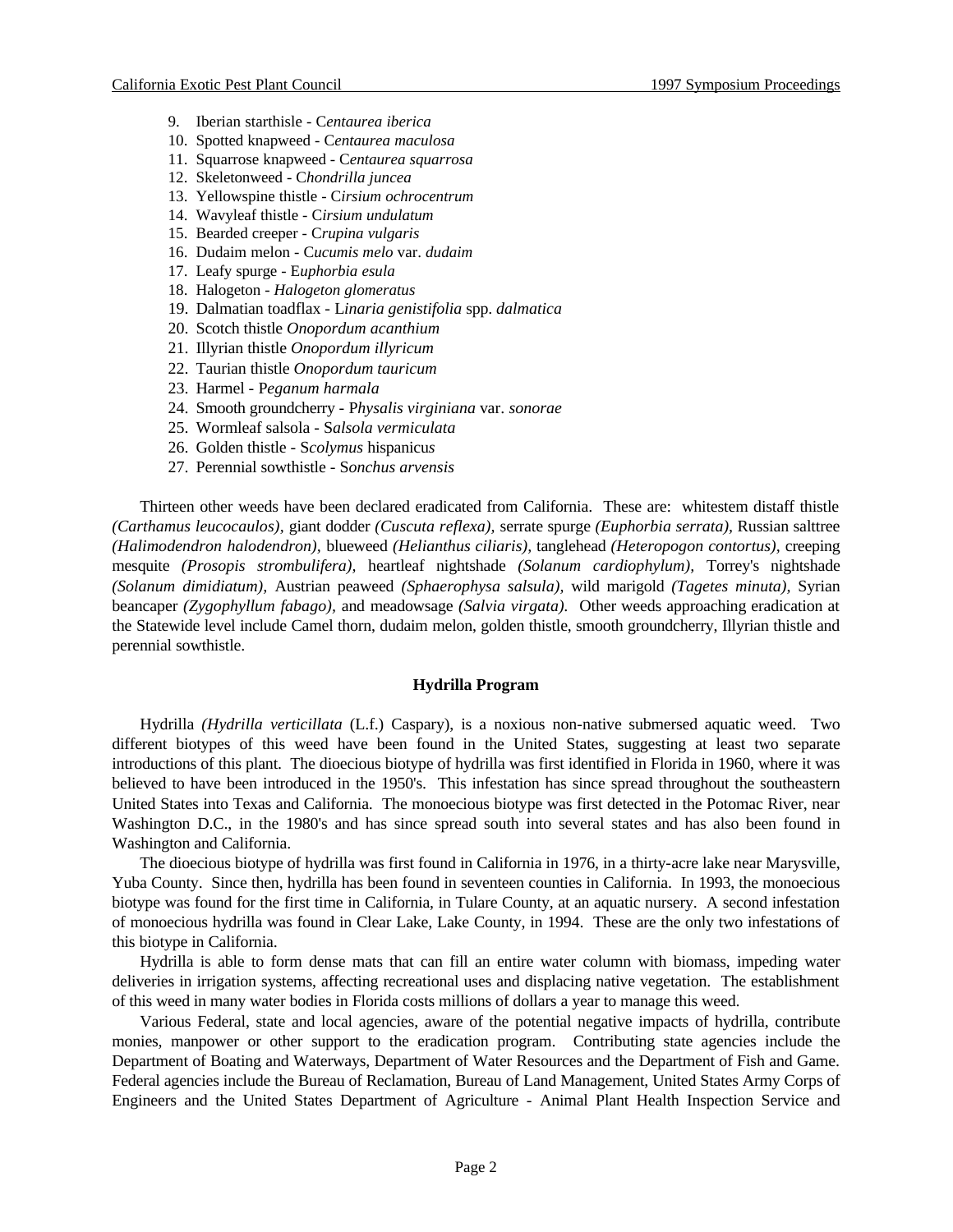Agricultural Research Service. Numerous local and county agencies are also involved with the program, including the Yolo County Flood Control and Water Conservation District, Imperial Irrigation District and Lake County Public Works Department. When an infestation of hydrilla is detected the local lead agency is the County Agricultural Commissioner. The California Department of Food and Agriculture, Integrated Pest Control Branch is responsible for administering and conducting the statewide eradication program.

Of the seventeen counties in California that have had infestations of hydrilla, eradication has been achieved in nine of them; Los Angeles, Monterey, Riverside, San Bernardino, San Francisco, Santa Barbara, Sonoma, Sutter and San Diego (see attached table).

#### **Detection and Training Activities**

Eight district biologists working from five district offices, target pet shops, aquatic nurseries and water bodies with high recreational use for periodic detection surveys for hydrilla. Biologists from the local County Agricultural Commissioners Office often assist in the in these surveys or conduct their own surveys of pet shops to look for a number of prohibited species, including hydrilla.

In addition to conducting detection surveys, district biologists provide training on identification of hydrilla to County Agricultural Commissioners, state and Federal agencies and to other interested groups such as bass clubs. Informational brochures and pamphlets are also distributed to many pet shops, bait shops and marinas.

## **New finds**

In 1996, three new infestations and one recurrence of hydrilla were detected following two years with no detections. The first new infestation was a golf course pond and two upstream ponds, adjacent to the Sacramento River, near Redding, Shasta County. The second infestation was a four-acre pond on Bear Creek and a few scattered plants in the creek, near Wallace, Calaveras County. The third new infestation was found in Tulare County, near Springville, at a private recreational fishing facility. This involved six ponds with a total surface area of approximately twenty acres. Hydrilla also recurred in a previously infested pond near Mountain Ranch, Calaveras County. This pond had not had visible hydrilla for two years. Plants apparently resprouted from dormant tubers.

#### **Program changes**

In 1996, Sonar, a systemic aquatic herbicide, was registered for use in California and applied to the infestations in Shasta, Yuba, Lake, Calaveras and Tulare Counties. Also, new Global Positioning System (GPS) and Geographical Information System (GIS) were introduced and utilized this year. The systems allow for accurately marking plant locations, measuring surface areas of water bodies and producing quick and accurate maps.

## **Current Hydrilla Projects**

## **Imperial County**

Hydrilla was first detected in the All American Canal, which supplies water to the Imperial Irrigation District (1113), in June 1977. Delimiting surveys at that time found hydrilla in the western portion of the III) system, encompassing 385 miles of canal. By 1987, hydrilla had spread to the middle third of the IID system and infested approximately 600 miles of canal, 32 ponds or reservoirs (161.4 acres) and 79 privately owned delivery ditches. This occurred despite an intensive control program. Hydrilla was also detected in four canals in the Mexicali Valley Mexico, approximately 10 miles south of the All American Canal. In 1988, CDFA, IID, U.S. Department of Agriculture-Animal Plant Health Inspection Service (USDAAPHIS) and the Imperial County Agricultural Commissioner (ICAQ developed and implemented an action plan for hydrilla eradication in the Imperial and Mexicali Valleys. The objective of this program was the removal of hydrilla from all aquatic sites within Imperial County and Mexicali Valley. The lead agency for hydrilla eradication in Mexico is USDA-APHIS, Latin American Region.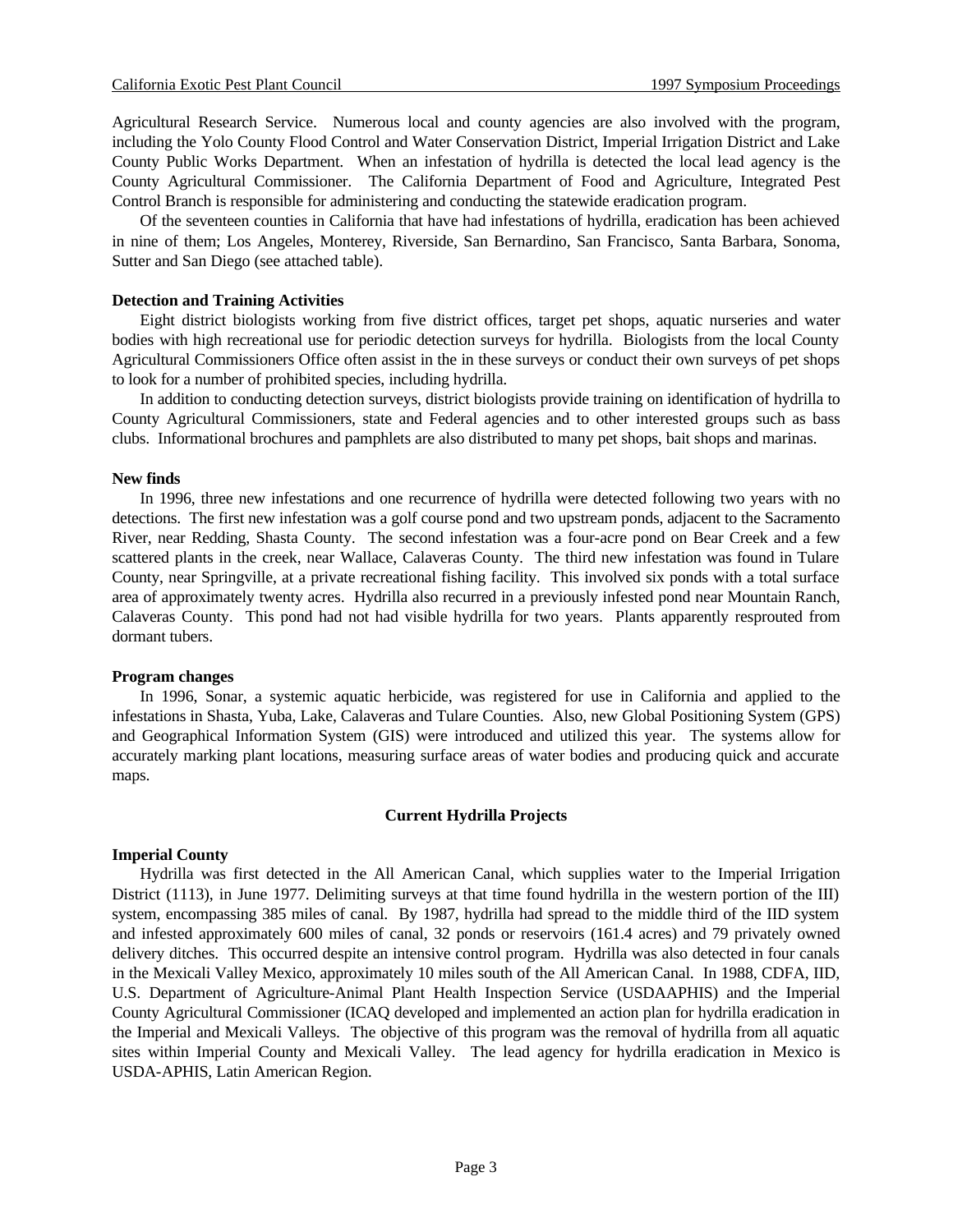The hydrilla-infested Imperial Valley water system is a gravity-flow network of supply canals, lateral canals, reservoirs, farm ditches, ponds, drains, and the New and Alamo Rivers. Triploid grass carp (TGQ were stocked throughout most of the system to eliminate all aboveground biomass and prevent new tuber formation. In cooperation with the California Department of Fish and Game, TGC are stocked on a yearly basis, maintaining a stocking rate of 100 fish per mile for flowing systems and 100 fish per acre for ponds and reservoirs. In conjunction with the extensive use of TGC, herbicides, mechanical (mudpumps, draglines and backhoes), cultural (drawdowns prior to treatment and excavation) and physical (roguing by hand and shovel) methods have been utilized. Progress toward eradication has been excellent.

In 1996, project activities consisted of surveys of all water bodies within the system, removal of hydrilla when found and stocking of TGC. CDFA staff detected hydrilla in four IID canals and five drains. Plant infestations found in IID canals totaled 268 feet with 3.1 downstream miles, compared to 15 feet of plants and 6.5 downstream miles in 1995. Eight farmerside canal locations and two small ponds (each less than one acre) were also found infested, compared to 21 canals and one pond in 1995. Farm canals are on private property which receive IID water. These infestations were cleaned using the following methods: hand shovels, mudpump, backhoe or stocking TGC.

The IID Biocontrol Section stocked 16,479 TGC into canals, drains, reservoirs and ponds in the Imperial Valley. In addition, the IID Biocontrol Section supplied the Mexico Hydrilla Eradication Program in the Mexicali Valley with 1,500 TGC.

| <b>IID</b> |       |               |        | Farm  |       |
|------------|-------|---------------|--------|-------|-------|
| Year       | Canal | <b>Spills</b> | Drains | Canal | Ponds |
| 1990       | 142   |               | N/a    | 92    | 21    |
| 1991       | 99    | ◠             | N/a    | 79    | 11    |
| 1992       | 106   | 9             | N/a    | 86    | 5     |
| 1993       | 52    | 6             | 5      | 46    |       |
| 1994       | 27    | 6             | 6      | 28    |       |
| 1995       | 3     | ⌒             | 5      | 21    |       |
| 1996       | 4     | 0             | 5      | 8     | ົ     |

In 1994, hydrilla was found in the Orange Canal, a previously uninfested portion of the HD system. Only three plants were found. The early detection of this infestation, coupled with the rapid response of plant removal has apparently eradicated this infestation before establishment. No plants were found at this location during surveys in 1995 and 1996.

#### **Calaveras County**

Two separate infestations of hydrilla exist in Calaveras County. The first infestation was detected in May of 1988, consisting of seven farm ponds along the Bear Creek drainage, between the towns of Burson and Wallace. Bear Creek enters the Sacramento-San Joaquin Delta approximately 26 miles downstream from the lowest pond on the creek.

Chemical applications, physical excavations of bottom soils and treatment with a soil fumigant in some of the ponds has reduced this infestation to three ponds that have had only a few plants each in the last few years. However, in June 1996, a new four-acre pond, approximately one mile downstream from the lowest previously known infested pond, was found to have hydrilla. Plants were scattered, at a very low density, leading to the assumption that the infestation was probably no more than two years old. High water flows in early 1995 may have flushed plant material from an upstream location. A few plants were also found in the creek between the ponds. Most of the plants in the pond and creek were physically removed, then the areas treated with Komeen, a copper based aquatic contact herbicide, followed by applications of Sonar, a systemic aquatic herbicide. Excellent control was achieved.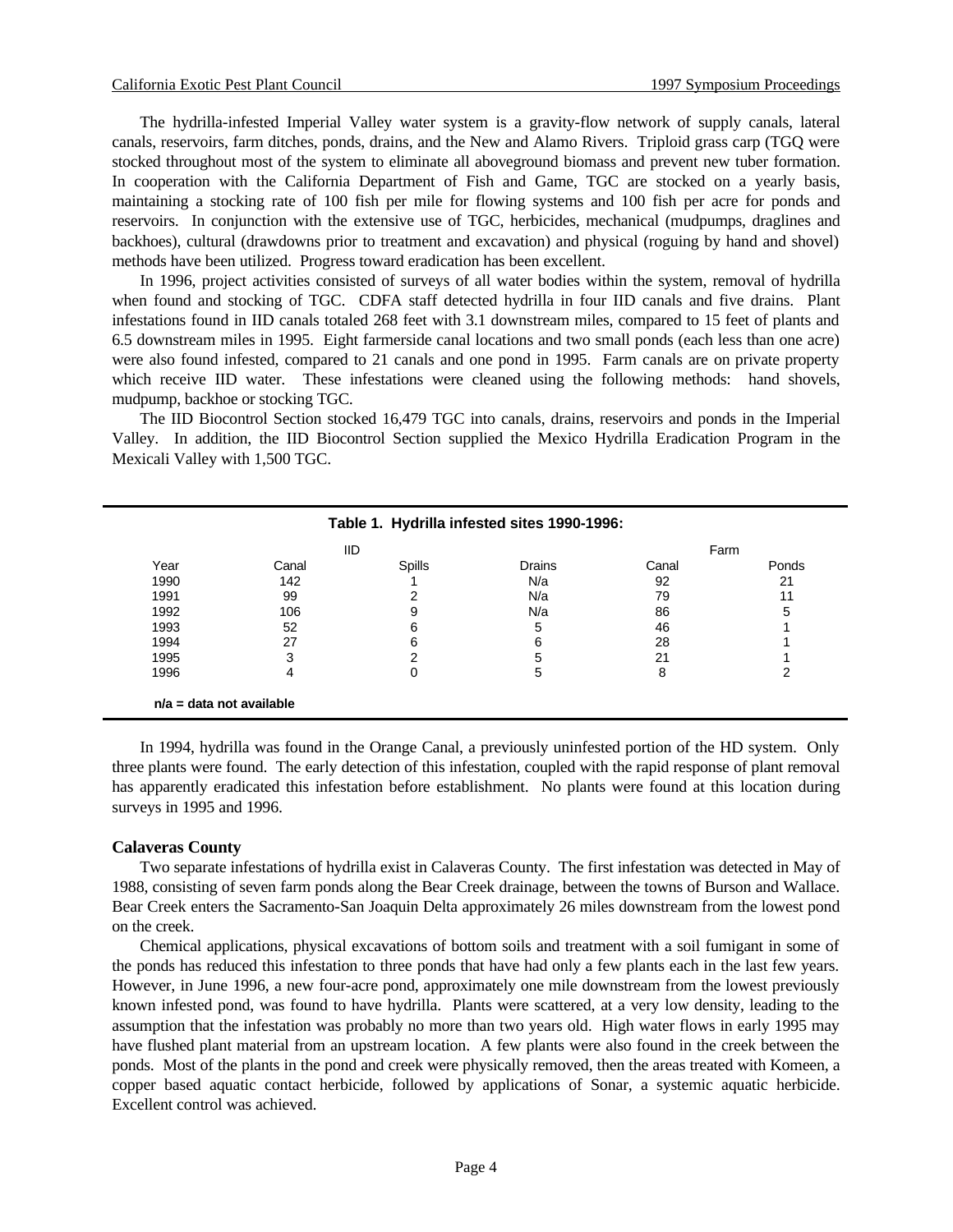The other three ponds in the Bear Creek drainage had only a few plants. These were removed and the ponds treated with either Komeen or Sonar or both materials.

The other infestation in this county is in two ponds near Mountain Ranch. These ponds were excavated and fumigated, one in 1991, the other in 1992. Hydrilla reappeared in 1993. All plants were removed physically or with a suction dredge. No plants were found during surveys in 1994 and 1995. In 1996, plants reappeared in the larger pond, were treated with Sonar.

#### **Yuba County**

This six-acre pond was found to be infested with hydrilla in August 1990. Various chemical treatments have occurred annually since that time. In addition, plant removal by diver-assisted dredging has been used on a limited basis. In July 1996, only one plant was found during a survey. The plant was removed and the entire pond treated three times with Sonar during the growing season. No additional plants were found following the treatments.

#### **Shasta County**

The Shasta County infestation was first found in 1985, when hydrilla was detected in seven ponds located next to the Sacramento River. An additional four ponds were found infested in 1986. Due to the close proximity to the river and the potential threat to California water systems, the Governor of California issued a Proclamation of Emergency to facilitate eradication efforts. Four of the ponds were chemically treated and filled with soil. The remaining seven ponds received herbicide treatments. By 1994, only one of the original eleven ponds contained a few scattered plants. No plants were found in this pond in 1996, but Sonar was applied twice to control plants that may have been missed during surveys.

In October 1994, two new ponds (three and ten acres) were found to be infested with hydrilla at Anderson River Park, near the City of Anderson. Both ponds were treated in 1994 and 1995 with Komeen. In 1996, both ponds were treated with Sonar. Plants have not been found in the 3-acre pond since 1994.

In July 1996, a new infestation was found at Riverview Golf Course near Redding. This infestation consisted of three ponds that were all connected by water flow. The golf course pond was actually two ponds connected by a narrow channel with a total area of approximately one acre. Upstream from the golf course pond is a six-acre pond and further upstream is a thirty-acre pond. The 30-acre pond only had hydrilla in the lower 15 acres and that was lightly scattered single plants or small clumps. The 6-acre pond was moderately to heavily infested throughout, and the golf course ponds were heavily infested. The initial introduction of hydrilla was most likely made to the 6-acre pond or the golf course pond.

Divers using a suction dredge removed most of the plants from the 30-acre pond. However, several areas had large cobbles, making the suction equipment ineffective. All ponds were initially treated with Komeen. The 6-acre pond and the golf course ponds were subsequently treated with Sonar. Since the 30-acre pond was an irrigation source on the golf course, Sonar was not applied due to possible damage to greens. The golf course has since developed an alternate water source, so Sonar will be applied to the 30-acre pond in 1997.

Staff in a California Highway Patrol helicopter, equipped with GPS, was used to locate ponds. A total of 56 ponds were found by this manner and later inspected. No new infestations were detected.

Shasta County Mosquito Abatement personnel were given training on hydrilla identification and how to submit samples. This was done in the hopes that any other infestations of hydrilla could be detected earlier and eradicated more easily. Abatement personnel submitted over thirty plant samples from water bodies inspected for mosquito larva. None were positive for hydrilla.

Project personnel survey 30 ponds within the eradication area; 42 outside the eradication area and the Sacramento River from the Rodeo Grounds to Butte City, a distance of 47 miles.

#### **Madera/Mariposa Counties**

In June 1989, hydrilla was detected in Eastman Lake by CDFA and Madera County Agricultural Department biologists conducting a scheduled detection survey of aquatic sites in the area. Scattered patches of hydrilla were found in the northern section of the lake and along the eastern and southeastern shoreline (100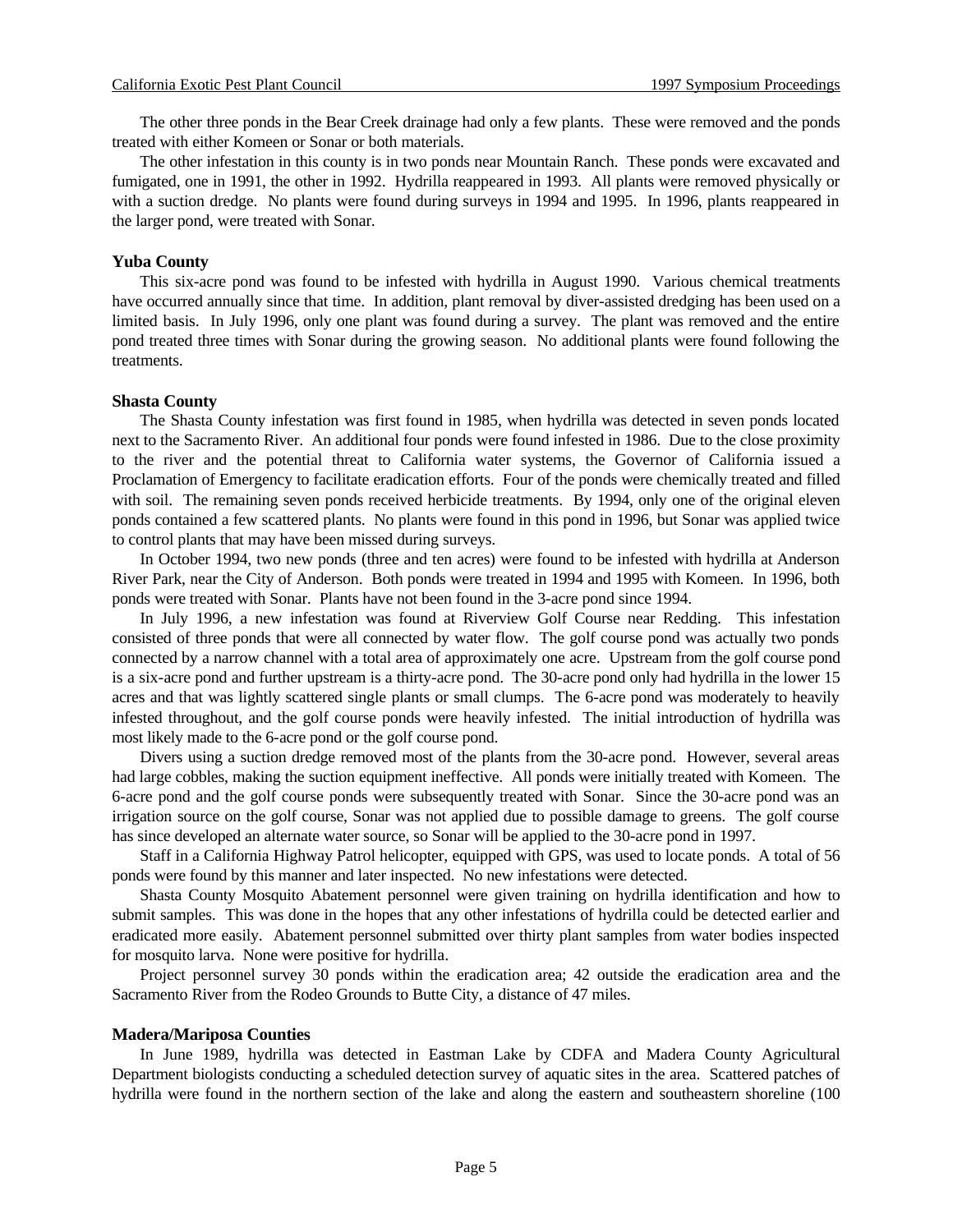acres). An extensive delimiting survey of all known aquatic sites in the area determined that hydrilla was established in the Chowchilla River and in the West Fork of the Chowchilla River. Approximately 25 miles of river were infested with various amounts of hydrilla, ranging from single plants to dense patches.

An intensive eradication program, initiated in 1989, has drastically reduced the hydrilla infestation. When the infestation was found in Eastman Lake, the lake level was reduced to minimum pool, exposing 10 acres of infested hydrosoil. Once this area became dry, the soil was fumigated with metam-sodium. Regularly scheduled Komeen applications over the next three years has resulted in no plants detected since 1993. The quarantine of the lake has been lifted, except for a small area where the river enters the lake.

Treatments and dredging activities in the river reduced plant numbers to low enough numbers that physical removal of plants is the predominant control method utilized for eradication since 1993. Komeen applications are still made to areas where plants might visibly be missed. Suction dredging was conducted where high plant numbers were found and was productive in the past, however now, due to the low plant numbers found, only a few tubers are dredged.

#### **Table 2. Number of plants removed 1993-1996:**

| 1993 | 6.500    |
|------|----------|
| 1994 | 2.100    |
| 1995 | $2,350*$ |
| 1996 | 650      |

\*higher water year, dormant tubers previously above water line probably germinated

#### **Tulare County**

A small hydrilla infestation was found in June of 1993 at a water lily nursery near Visalia. This was the first time the monoecious hydrilla biotype had been found in California. Three small ponds totaling 0.6 acre were infested. A wholesale aquatic nursery in Maryland was responsible for shipping lilies infested with hydrilla.

The ponds were dried, rototilled, treated with Basamid (a granular soil fumigant), watered and then tarped. The pond owner has not opted to refill the ponds with water. Declaration of eradication will be made after the ponds are filled with water and inspected.

In October of 1996, hydrilla was found at a recreational fishing facility near Springville. A total of six ponds were infested. Ponds ranged in size from .02 acre to 10 acres, with a total surface acreage of 20 acres. Plant densities in the ponds ranged from very dense to just a few plants.

During discussions with the owner, it appears that hydrilla has been a significant problem since CDFA personnel had inspected the pond in 1989 and found no hydrilla. The introduction of hydrilla most likely occurred after, 1989.

Korneen was applied to the 10-acre pond that was the most heavily infested of the ponds, to collapse topgrowth and facilitate the later application of Sonar. Several of the other ponds were also treated with Komeen, to spot treat mats of hydrilla. Entire pond treatments with Korneen to heavily infested ponds were not conducted, as dissolved oxygen could be depleted as plants decayed, harming aquatic organisms. All ponds were treated with Sonar at low rates multiple times and complete control of topgrowth was achieved.

Sonar will be applied to all infested ponds next season, as soon as hydrilla reappears.

#### **Lake County**

Clear Lake is California's largest natural lake with approximately 43,000 surface acres. The lake is almost 20 miles long by 8 miles wide and has approximately 100 miles of shoreline. Located approximately 100 miles north of San Francisco and 100 miles northeast of Sacramento, Clear Lake is a relatively shallow lake, with an average depth of 18 to 22 feet. Water temperatures range from the 75F in the summer to the 45F in the winter. These conditions are ideal for hydrilla, especially the monoecious biotype that is found in Clear Lake. Except for a small infestation recently eradicated from Tulare County, only the dioecious biotype has been found in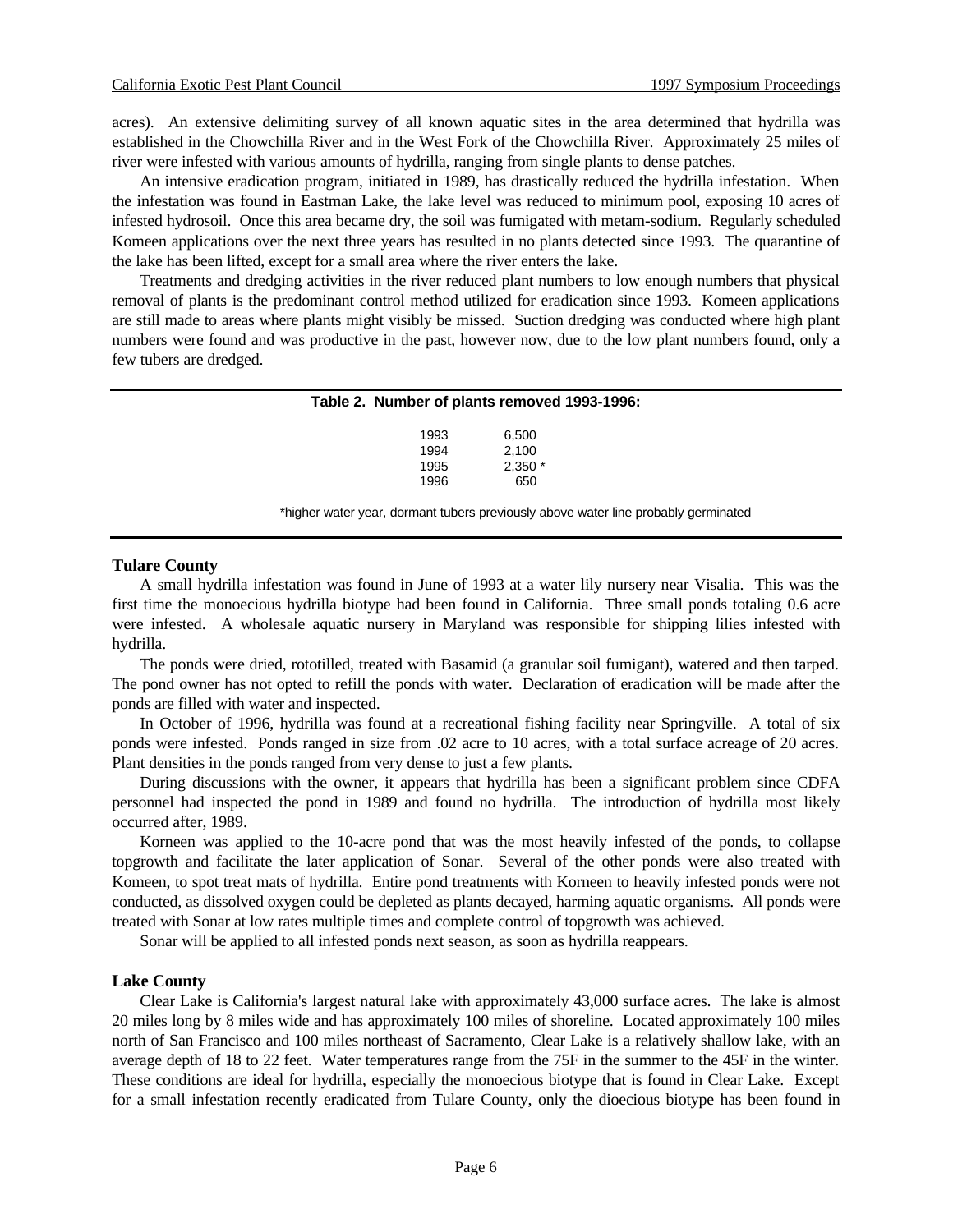California. Fishing is the most popular year-round activity in Clear Lake and the lake has often been described as the "Bass Capitol of the West." The lake is host to a number of bass tournaments throughout the year. There are also populations of catfish, crappie and bluegill in Clear Lake. Because of the angling popularity associated with Clear Lake, the probability of hydrilla spreading via movement of boats out of the lake to other bodies of water within and outside of California is extremely high.

Hydrilla was first found in Clear Lake on August 1, 1994 during a routine detection survey conducted by personnel from the California Department of Food and Agriculture and the Lake County Department of Agriculture. The result of the initial delimiting survey indicated 175 to 200 surface acres of infestation along the shoreline of the upper arm of the lake. Since then, additional surface acres of infestation have been detected. As of January 1, 1997, approximately 646 acres of Clear Lake were infested with hydrilla. The current level of infestation includes 12 new areas, totaling 84 acres. A substantial portion of the infestation is located in the upper arm of the lake. Six infested areas are located in the lower arms southeast of the Narrows.

## **Project Components**

Survey and detection, treatment, public information and awareness, and monitoring are the major components of the eradication project. The following summarizes the efforts and results associated with these activities in the past year.

### **Survey Detection**

Detection surveys outside the hydrilla eradication area were conducted by the Department's associate agricultural biologist assigned to the district that includes Clear Lake. Surveys were conducted in cooperation with county agricultural commissioners and other cooperating agencies. In Lake County, Indian Valley Reservoir (4,000 acres), Highland Spring Reservoir (80 acres), Lake Pillsbury (1,980 acres), Blue Lakes (150 acres) and Thurston Lake (300 acres) were surveyed. In addition, major reservoirs and lakes in Colusa, Napa, Mendocino, Yolo and Sonoma Counties were surveyed, because movement of boats from Clear Lake to these bodies of water is relatively common. No hydrilla was found during these detection surveys.

Surveys in the eradication area constitute a major portion (approximately 50%) of the staff's field activities. There are two major objectives associated with survey operations. The first objective is to ascertain and evaluate the status of hydrilla growth in the infested areas. This includes determining when plants emerge from vegetative propagules in the hydrosoll and monitoring the plant populations prior to and after treatment. The second objective involves surveillance of noninfested areas of Clear Lake. These surveys are essential because timely detection of incipient infestations in the eradication area is a critical element of the hydrilla eradication project.

Scheduled water surface and subsurface surveys conducted by project personnel in boats and from the shoreline are the primary methods for hydrilla detection. Surveys are conducted by visual inspection of the water to identify rooted plants or plant fragments floating on the surface. In addition, project staff use a multi-pronged grappling hook-type device to retrieve plants rooted in waters where depth and turbidity prevent visual inspections. Scuba divers conduct underwater surveys on a limited basis to establish more accurate information on plant density. As progress toward eradication continues, underwater surveillance activities will increase in order to quantify reduction in plant populations.

Initial surveys during the 1996 season concentrated on the infested area. The first plant was found May 1. The initial find of hydrilla in 1995 was on May 8. Both were found in locations designated as Area 5, adjacent to the Big Valley Rancheria.

Tuber germination and plant growth were relatively slow during May. However, as water temperatures increased in June, detection of hydrilla increased significantly. The littoral (shoreline) zones in the infested and noninfested areas were surveyed on a two to three week interval through December. Detection surveys in the deep sections of the lake were initiated in August and continued on a monthly basis until the end of November. No hydrilla has been detected in these areas.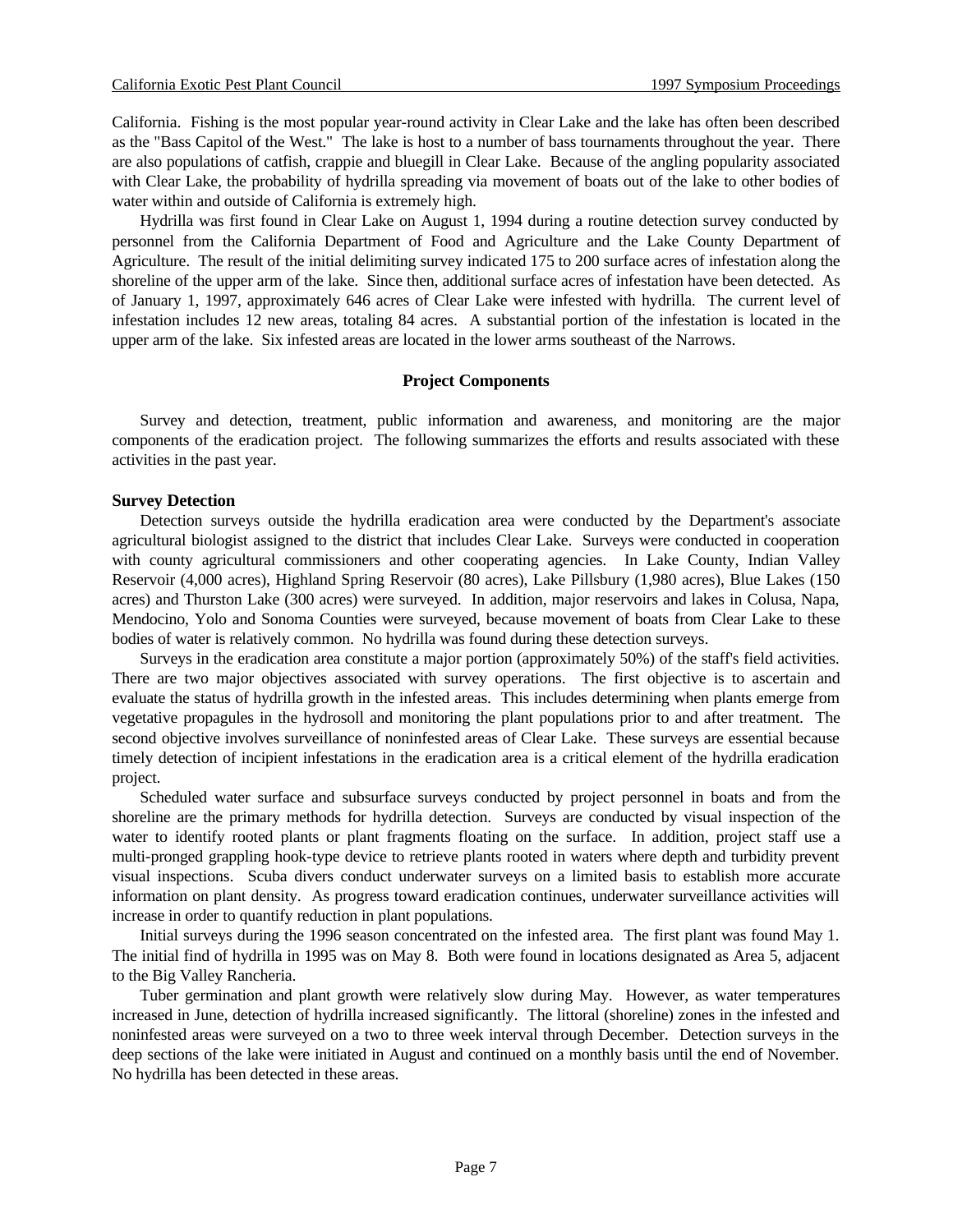During July, August, September and November, project personnel conducted detection surveys of Cache Creek, starting at the confluence with Bear Creek and ending approximately 28 miles downstream at the Capay Dam. Personnel from the Bureau of Land Management (BLM) conducted surveys of Cache Creek from the dam at Clear Lake to Bear Creek confluence. No hydrilla has been found in Cache Creek.

## **Treatment**

Initially in 1996, surface and subsurface applications of Komeen<sup> $TM$ </sup> were utilized to control hydrilla. Komeen<sup> $TM$ </sup> is a copper-based aquatic herbicide registered for use by the U.S. Environmental Protection Agency and the California Department of Pesticide Regulation. Treated water can be used for agricultural, recreational and domestic purposes.

Depending on water depth and amount of vegetation present at time of treatment, Komeen<sup>TM</sup> was applied at the rate of 12 or 15 gallons/acre. The first application was made on June 18, 1996. Infested areas were treated on a monthly basis. The last treatment was completed on November 6, 1996. All the infested areas were treated at least once with Komeen<sup>TM</sup> and 13 areas were treated only once. Only single treatments of Komeen<sup>TM</sup> were required there because no additional plants were found or because the infested area was treated with Sonar and no additional Komeen<sup>TM</sup> treatments were required.

In 1996, the California Department of Pesticide Regulation issued a registration for Sonar<sup>TM</sup>. Sonar<sup>TM</sup> is a systematic aquatic herbicide registered by the U.S. Environmental Protection Agency and widely utilized to control hydrilla and other submersed aquatic weeds outside of California. See the *Action Plan for Eradication of Hydrilla in Lake County* for additional information.

The slow release pelleted (Sonar<sup>TM</sup> SRP) formulation of Sonar<sup>TM</sup> was applied in all locations except one. The liquid formulation (Sonar<sup>TM</sup> A.S.) was applied in Holiday Harbor, a relatively small enclosed area with little water exchange.

Sonar<sup> $TM$ </sup> SRP was applied with a mechanical spreader mounted on the front of the boats. The spreaders are commonly used to apply fertilizers and seeds in terrestrial situations. Applications were generally made at a rate of 10 parts per billion (ppb) twice a week for seven weeks. In some cases, application rates were increased to 20 ppb followed by subsequent treatments at 10 ppb. Sonar<sup>TM</sup> was applied at 20 to 30 ppb on a weekly basis in four locations. All the treated areas received a total maximum concentration of 140 to 150 ppb in accordance with label direction.

Complete control of all submersed aquatic weeds was obtained in all areas treated with Sonar<sup>TM</sup>. In a few locations, a single application of Komeen<sup>TM</sup> was made after two or three Sonar<sup>TM</sup> treatments. These Komeen<sup>TM</sup> treatments were required to kill those mature plants that showed some signs of Sonar<sup>TM</sup> activity (chlorosis) but had not slumped to the bottom. Generally, once an infested area had been treated with Sonar<sup>TM</sup> no further use of Komeen<sup>™</sup> was required. The first Sonar<sup>™</sup> application was made on July 17, 1996 and continued throughout the remainder of the growing season. The last application was made on November 21, 1996. Applications were made during this time of the growing season to control plant biomass and stop production of tubers and turions, a major requirement for hydrilla eradication. Tuber and turion production in hydrilla is a response to changing photoperiod. As daylight hours decrease, generally starting around August 1 to 15, production of vegetative propagules increases significantly. From September through November, plant growth slows down and hydrilla transfers its resources and energy into tuber production. Sonar<sup> $TM$ </sup> interrupts this process effectively and stops production of propagules.

The use of Sonar<sup>TM</sup>in Clear Lake has significantly reduced the amount of Komeen<sup>TM</sup> applied to Clear Lake. In 1995, 47,580 gallons of Komeen™ were applied. In contrast, 20,126 gallons of Komeen™ were applied in 1996, a 57.7% reduction in use.

The situation in Soda Bay is an excellent example of the effectiveness of Sonar<sup>TM</sup> to control hydrilla and reduce the need for additional Komeen<sup> $TM$ </sup> applications. On July 29, 1996 approximately 20 plants were found scattered around several boat docks in Soda Bay. This 40 acre area was heavily infested with other aquatic weeds including coontail and pondweeds. The entire bay was treated with Komeen™ on August 1, 1996 to control all the plants. This treatment was necessary to facilitate detection of hydrilla once regrowth occurred. On August 12, 1996 Sonar<sup>TM</sup> was applied to a 14.7 acre section of Soda Bay and continued until October 1,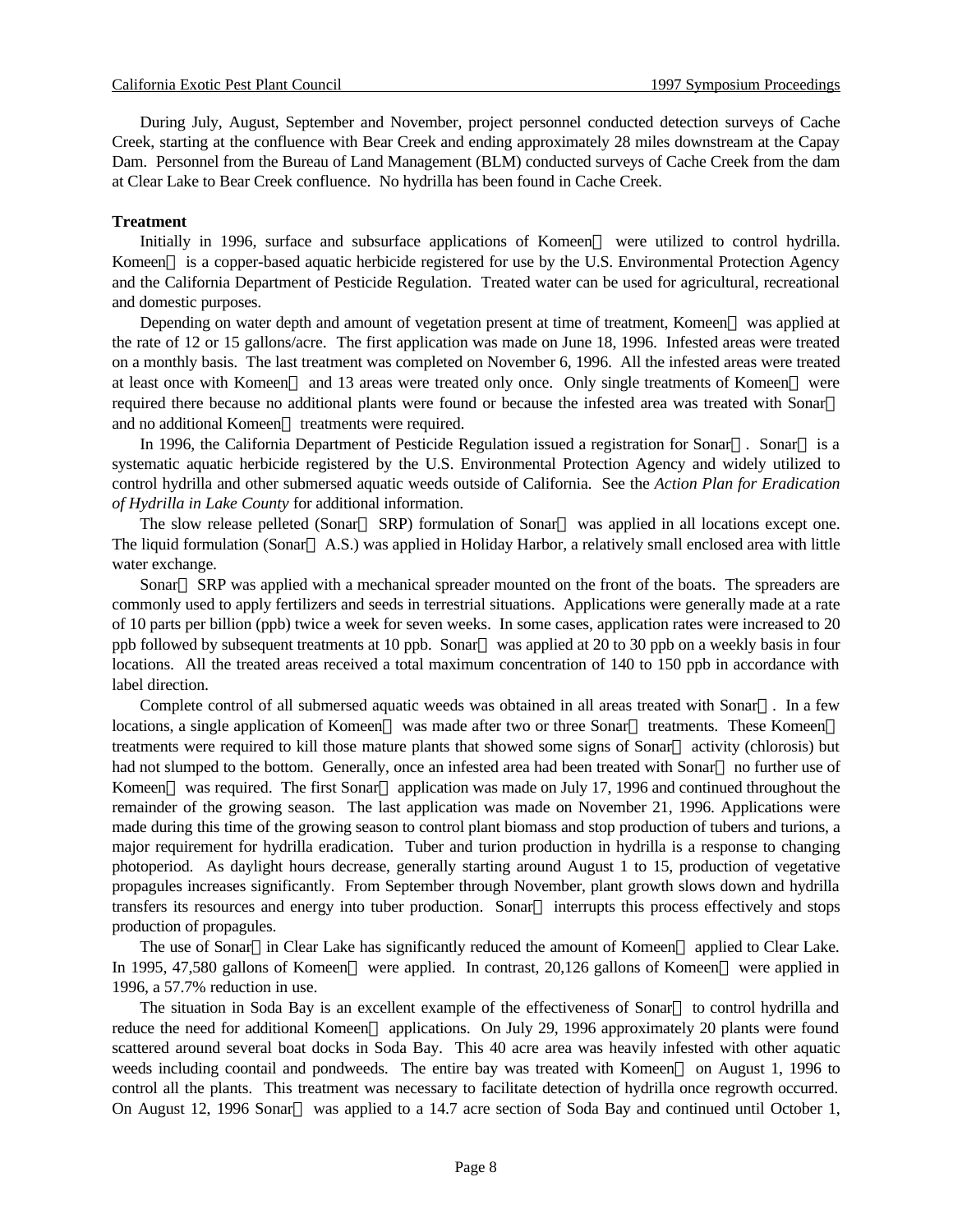1996. Complete control of hydrilla was attained and no additional treatments of Komeen<sup>TM</sup> were required. Furthermore, the remaining 25.3 acres of Soda Bay did not require treatment and regrowth of other aquatic plants resumed in the area not treated with Sonar<sup>TM</sup>.

## **Public Information and Awareness**

Public information and awareness about hydrilla is an essential component of the project. Since public access to the lake is not restricted, this aspect of the project must be maintained for the duration of the project.

| <b>COUNTY</b>   | <b>YEAR</b> | <b>WATER BODY</b>   | <b>SIZE</b>     | <b>STATUS</b> |
|-----------------|-------------|---------------------|-----------------|---------------|
| Yuba            | 1976        | Lake Ellis          | 30.8 acres      | Eradicated    |
|                 | 1990        | One pond            | 6.0 acres       | Active        |
| San Diego       | 1977        | Lake Murray         | 160 acres       | Eradicated    |
|                 | 1977        | One pond            | $<$ 1 acre      | Eradicated    |
| Imperial        | 1977        | 45 ponds/reservoirs | 270 acres       | Active        |
|                 |             | Imp. Irr. System    | 600 miles       | Active        |
| Santa Barbara   | 1977        | One pond            | $.12$ acre      | Eradicated    |
|                 | 1993        | One pond            | $< 01$ acre     | Eradicated    |
| Riverside       | 1977        | One pond            | $<$ 1 acre      | Eradicated    |
|                 | 1984        | One pond            | $<$ 1 acre      | Eradicated    |
|                 | 1985        | Three ponds         | $<$ 1 acre      | Eradicated    |
| Monterey        | 1978        | Private pond        | $.01$ acre      | Eradicated    |
| Los Angeles     | 1980        | Eight ponds         | 2 acres         | Eradicated    |
|                 | 1983        | One pond            | $<$ 1 acre      | Eradicated    |
|                 | 1985        | One pond            | $<$ 1 acre      | Eradicated    |
| Sonoma          | 1984        | Spring Lake         | 72 acres        | Eradicated    |
| Sutter          | 1985        | One pond            | $< 01$ acre     | Eradicated    |
|                 | 1990        | One pond            | $< 01$ acre     | Eradicated    |
| <b>Shasta</b>   | 1985        | Seven ponds         | 133 acres       |               |
|                 | 1986        | Four ponds          | $23.5$ acres    |               |
|                 | 1994        | Two ponds           | 13 acres        | Active        |
|                 | 1996        | Three ponds         | 37 acres        | Active        |
| Calaveras       | 1988        | Seven ponds         | 23 acres        | Active        |
|                 | 1988        | Two ponds           | $0.6$ acre      |               |
|                 | 1996        | One pond            | 4 acres         |               |
| San Bernardino  | 1988        | One pond            | $< 01$ acre     | Eradicated    |
| San Francisco   | 1988        | One pond            | 2 acres         | Eradicated    |
| Madera/Mariposa | 1989        | Eastman Lake/       | 100/1,800 acres | Active        |
|                 |             | Chowchilla River    | 26 miles        |               |
| Tulare          | 1993        | Three ponds         | $0.6$ acre      | Eradicated    |
|                 | 1996        | Six ponds           | 20 acres        | Active        |
| Lake            | 1994        | Clear Lake          | 425 acres/      | Active        |
|                 |             |                     | 43,000 acres    |               |
|                 |             |                     |                 |               |

#### **Table 3. Status of Hydrilla In Calffornia 1996**

Informational signs warning the public about hydrilla and reminding them to clean their boats and trailers before leaving the lake have been established at 28 public boat launching facilities. In addition, the three major highways (20, 29, and 175) to Clear Lake are posted with prominent signs.

Informational pamphlets, produced by the Department of Boating and Waterways and the Department of Food and Agriculture, are distributed by project personnel to businesses in the area. Approximately 24,600 pamphlets were distributed to all motels, sporting good stores, gas stations and many other retail establishments. Pamphlets were also distributed to 1,500 lakeshore homes around the lake.